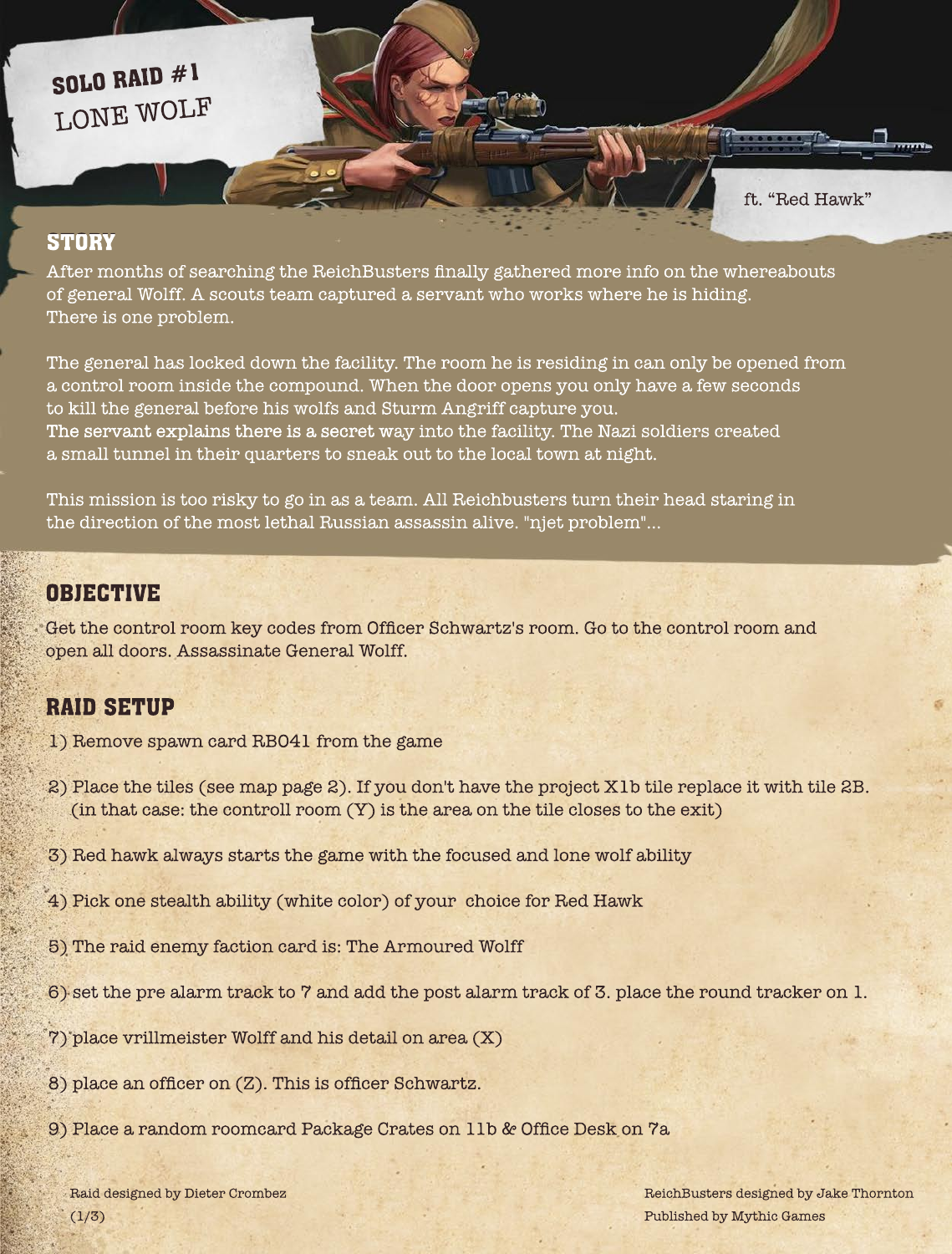## RAID MAP Lone Wolf



Raid designed by Dieter Crombez  $(2/3)$ 

ReichBusters designed by Jake Thornton Published by Mythic Games